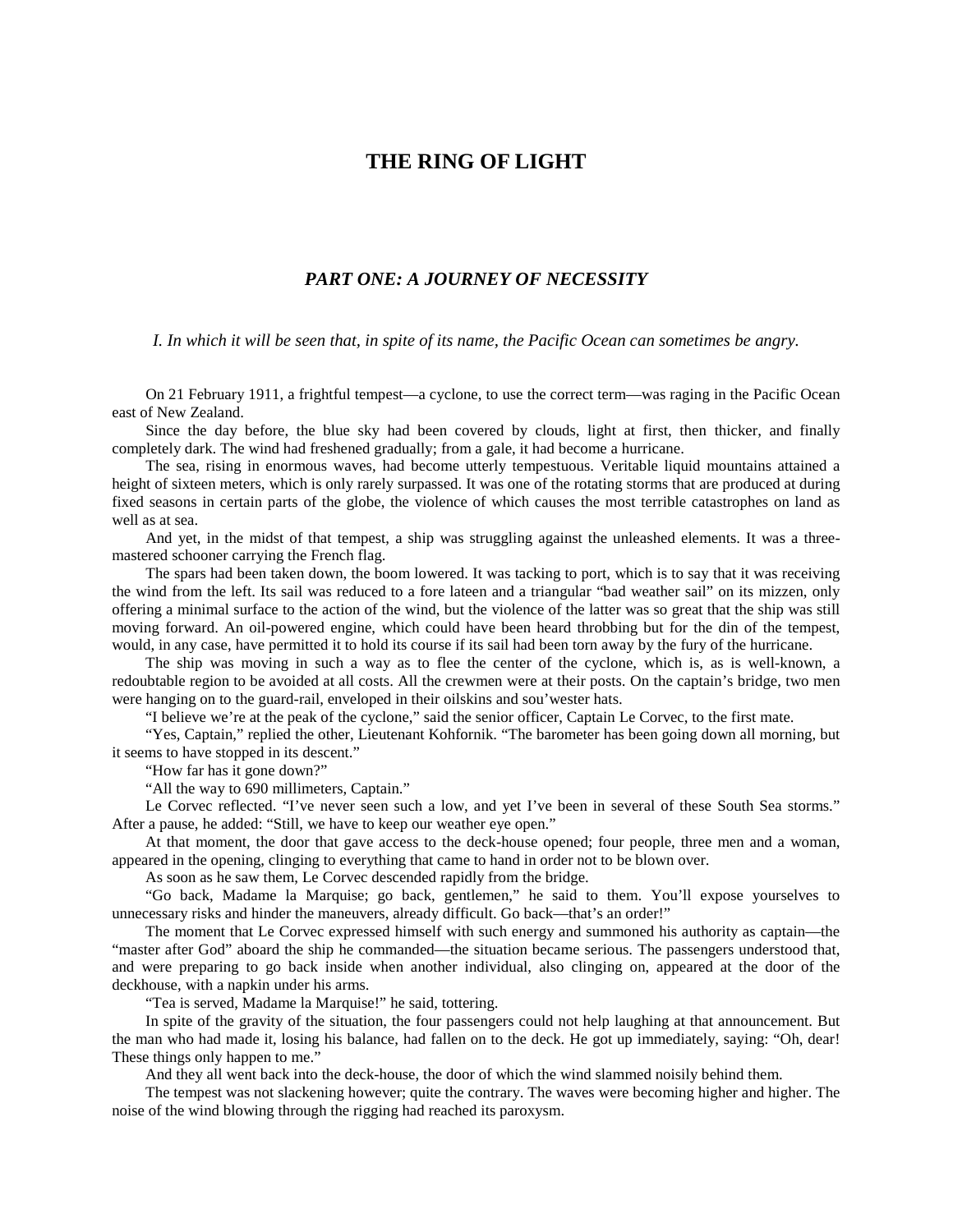"I believe that we might well drink from the big cup!" said a Provençal sailor whose comrades called him "the Maucot."

"If we had some tafia, at least!" said a Breton named Guénézan. "But there's only frogs' rum, and that's weak for Christians."

"You think about nothing but drinking," said the Maucot.

"Possibly! But I believe that we might well say a prayer to the Good Mother, because, if she doesn't throw us a lifeline, we're in the process of threading our last sheet."

"Silence, you lot!" said crew-master Le Floch, in a voice that dominated the racket of the tempest.

Meanwhile, the ship was lifted up like a dinghy on the crests of immense waves. The wind did not decrease, and Le Corvec was wondering how he could get out of it without serious damage, when Guénézan, who was on watch at the starboard davit shouted: "A ship! A ship in distress!"

"Where?" said Le Corvec and Kohfornik, simultaneously.

"There, to windward of us!"

In fact, a ship appeared in the direction indicated by the sailor, disabled, its masts ripped away. Its engine could no longer be functioning, for at every pitch, its propeller appeared, motionless. On the remaining stump of a mast, a flag was dangling.

"The German flag," said Kohfornik, looking through his binoculars.

"It doesn't matter," said Le Corvec. "It's necessary to do everything humanly possible to save those people."

The captain ordered a slight change of course, and his ship was already approaching the ship in distress when a monstrous wave fell upon the unfortunate vessel. The latter was undoubtedly holed already, for it was seen to heel over on its side and sink without it being possible to get to it in time to render assistance. The passengers, alerted, had come up on deck again and watched the terrible maritime drama with anguished hearts.

The captain and crewmen bared their heads. Le Floch made the sign of the cross.

"May God receive their souls," said the old Breton. "They're doomed."

But then the voice of Guénézan was heard again. "A boat! A boat!" cried the mariner.

Binoculars searched the sea. The sailor's piercing eyes had not been deceived. A boat had survived the shipwreck. It was bobbing like a cork on the foamy crests of the waves. A man could be seen within it, waving a shred of cloth on the end of a gaffe.

"We must save that poor fellow," said Le Corvec. "Put a launch to sea."

"Captain," said Kohfornik, "that would be risking the lives of five men needlessly. Since that dinghy is afloat, let's get closer to it and try to hoist it aboard."

"You're right, Kohfornik. We're about to come within range. Have the davits extended.

The men carried out the maneuver ordered; the davits, crossbars from which boats are suspended in order to be put to sea or brought back, were turned outwards. The maneuver was carried out at the expense of countless difficulties.

"Now, look out for'ard!"

The ship approached the dinghy, moving at low speed under the impulsion of its engine. The shipwreck victim could be seen clearly, making superhuman efforts to maintain himself with the aid of a scull. An instant later, a second victim became visible, lying in the bottom of the boat, seemingly lifeless.

"Hang on!" howled Le Floch, when they arrived within earshot.

The castaway waved his arms. The ship got closer and closer. Finally, just as an enormous wave lifted up the boat to the height of the starboard rail, Guénézan and the Maucot, each skillfully handling a coiled rope, dropped it into the dinghy. The man seized one of the rope-ends and moored it to the prow of his boat. In the meantime, Kohfornik deployed the lifting-tackle destined to haul it aboard.

The shipwreck victim had understood the maneuver to be made. He hauled gently on the rope that had been thrown to him in order to come alongside the ship. Finally, he reached one of the lifting-cables, the one at the rear. He seized it, and engaged the hook in the suspension ring. Half the work was done; it was a matter of connecting the second pulley-block.

"Let me do it," said a voice with a strong southern accent; and before anyone could stop him, the heroic Maucot, seizing the second lifting-cable, had swung over the side, suspended above the furious waves. The men held on to the rope.

"Let her out!" shouted the Maucot.

Two brasses were paid out.

"Hold hard! That's it, damn it!"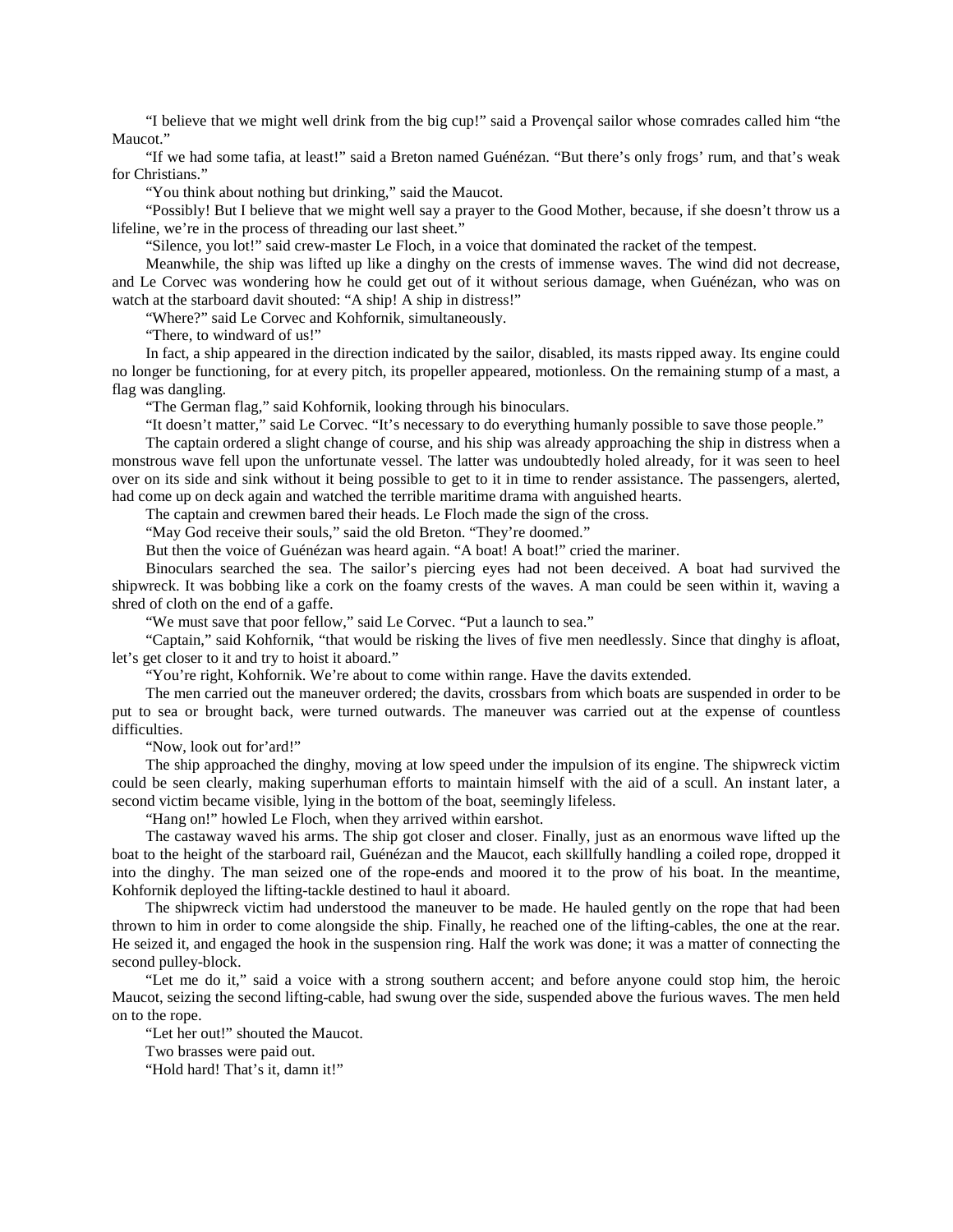In fact, the brave Provençal had succeeded in descending into the dinghy and securing the forward hook; from then on, the shipwreck victims were saved. There was no more to do than hoist the dinghy aboard and bring it to the deck. The passengers, breathless with emotion, followed the phases of the drama.

The men started hauling on the two davits. It was then that it was understood how necessary it had been for the Maucot to risk his heroic maneuver; with the aid of gaffes, he and the castaway, at the prow and the stern respectively, warded off the battering blows to which the waves would have subjected the boat by smashing against the side of the ship, which would inevitably have broken it.

Finally, it arrived level with the rail.

"Saved!" said all the watchers, with one voice.

The boat was brought on to the deck and secured. It was then possible to fetch out the second shipwreck victim, the one lying inanimate in the bottom of the dinghy.

One of the passengers leaned over the moribund man.

"Well, Doctor?" said the woman that Le Corvec had addressed as Madame la Marquise.

"He's alive, Madame," he said, simply.

"Take him to one of the free cabins. We'll give him the necessary care."

In the meantime, Le Corvec interrogated the shipwrecked sailor, in French, English and Spanish successively, but without success."

"But my dear Le Corvec," said one of the passengers, "since his ship was carrying the German flag, it's in German that it's necessary to speak to him. Being half-Alsatian, I know our enemies' language."

He advanced toward the sailor. "*Deutsch*?" he asked.

"*Jawohl*," the man replied.

"That's good," said the passenger. "Have some warm food given to this man, and some clothes. I'll interrogate him fully later."

While these words were exchanged, the ship had resumed its route. The worst of the tempest appeared to have passed; the wind seemed to be slackening slightly. The clouds, tearing, allowed little chinks of blue sky to become visible through holes in their somber mass. The barometer began to climb again.

Meanwhile, Kohfornik, aided by Le Floch, took stock of the launch so miraculously snatched from certain doom. There were a few stones in the bottom of the boat, doubtless ballast. There was nothing else there except an iron box, sealed by a rope wound around it twice.

The mate undid the knot and opened the box; it was full of mineral specimens.

"A matter for study by those Messieurs," said Le Floch, closing the box again and reknotting the rope that served to seal it. He went to take it down into the ship's lounge.

Then life aboard resumed its normal course.

As the wind died down, Captain Le Corvec had the sails hoisted again, minimally at first, and then, gradually, in their entirety.

The spars were hoisted to their positions again the next morning. Two days after the terrible "blow," anyone who saw the beautiful yacht, with the hull as white as its sails, would never have suspected that the lovely ship that was cleaving the blue waves of the great ocean with her prow had just escaped the very grave danger of a cyclone in the South Pacific.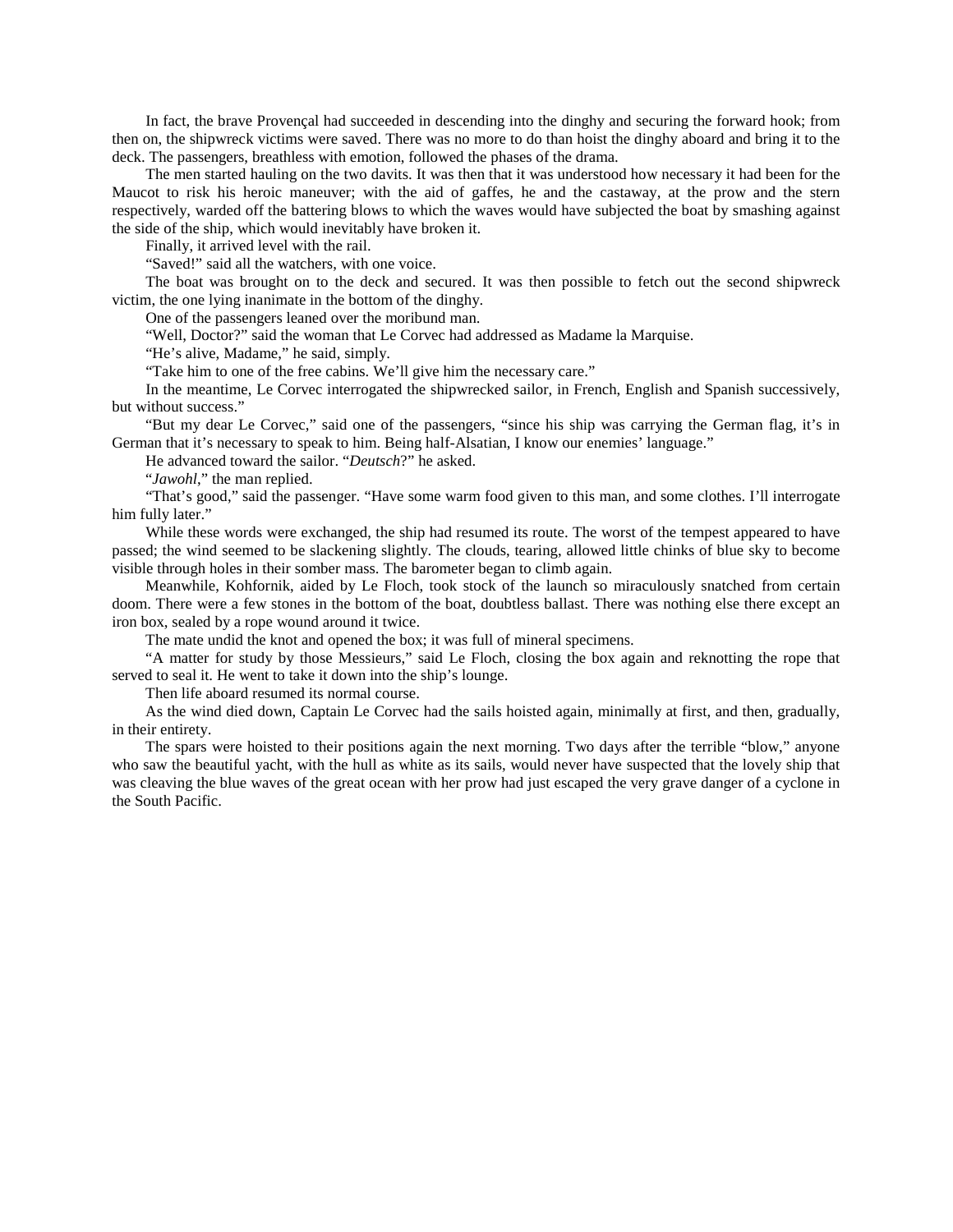## *II. In which we make the acquaintance of the yacht*  Coulomb*, its passengers, officers and crew.*

What ship was it, then, that we have just seen struggling against one of the greatest atmospheric cataclysms and snatching two shipwreck victims from death in near-miraculous circumstances?

It was a superb yacht, displacing six hundred tons, fitted out as a three-masted schooner, with an auxiliary engine fueled by oil. Its name was *Coulomb*.

The purity of its lines, both fine and robust in form, was appropriate to provoke the admiration of connoisseurs. It progressed primarily by means of the wind, which was its principal motor; under the action of its immense sails, it could easily attain thirteen knots in a fair wind; its engine was only there in order to permit it, if need be, to overcome periods of calm or to enable it to hold its course in a tempest, as we have seen in the previous chapter.

The tricolor flag that flapped at the horn of its mizzen mast announced that it was a French ship; a starry tricolor pennant at the top of the main mast indicated that it was part of the fleet of the Yacht Club of France; and finally, there was a pennant at the top of the mizzen mast bearing two blue stars on a yellow background.

The *Coulomb* belonged to Marquis Henri de Valsorres, who was aboard with his young wife, Marquise Marie de Valsorres. She was Alsatian, the daughter of the celebrated Strasbourg industrialist Jules Kessler.

Also aboard was one of the most distinguished engineers, Paul Espéret, a former student of the École Polytechnique, where he had been the classmate of Marquis Henri—for the Marquis and his friend Espéret were both scientists, in the full meaning of the term. The latter had graduated in second place from that celebrated scientific academy, closely followed, a few points behind, by his friend Henri.

Both of them, after graduation, had gone on to the École des Mines, and, on emerging therefrom, had each handed in his resignation, for Henri possessed a large fortune inherited from his father, further augmented by his wife's, and Espéret, the son of a rich Central landowner, also had the means to devote himself freely to scientific research.

At the moment when this story begins, Henri de Valsorres was thirty-four years old, and his friend Espéret was the same age. Both had already made themselves known by brilliant work crowned by the Académie des Sciences. Henri specialized primarily in geology and geophysics; Espéret had devoted himself to mechanics and astronomy but they both provided evidence of the expression that science is all one, so completely did they complement one another. For Espéret, Henri was the necessary collaborator—and vice versa, as one says in geometrical demonstrations.

The problem of the most complete utilization of the forces of nature, that of the conquest of space, preoccupied them both equally.

"You'll see," Espéret had said to his friend one day, "that humans will eventually be able to visit the worlds that gravitate in the heavens around the sun that illuminates them."

"Yes, I certainly believe so," Henri replied, "but what a prodigious force will be necessary to animate the vehicle destined to carry out that improbable voyage!"

"It will certainly require a powerful accumulator of energy. And where can that accumulator be found? Where can one even search for it?"

"Patience," said the Marquis. "The terrestrial crust has not yet delivered all its secrets. It contains substances like radium, which we have only known for a short time; perhaps it imprisons others even more energetic beneath the superimposed strata that constitute it."

"Perhaps, indeed."

"Let's study, then, old man, swotting relentlessly. You'll see that we'll get there."

And Henri de Valsorres, with the aim of "swotting," as he said familiarly to his inseparable companion, had ordered the construction, two years before, of the yacht aboard which we see them today, in accordance with his own plans and personal ideas.

In fact, if the ship resembled, in its external features, all ships of the same type, it offered particularities that might have appeared strange to a specialist. Thus, all the hawsers, and all the "dormant equipment," instead of being made of steel cable, as on all modern ships, were made of phosphor-bronze threads. The anchors and their chains were also bronze, hardened by a special alloy. It was the same with the windlasses installed at the foot of each mast in order to hoist the sails. The axle of the propeller and the propeller itself were bronze. The engine, an internal combustion engine running on heavy oil—fuel oil, as they say nowadays—was entirely made of bronze, compressed by a special punch. All the pegs, braces and bolts of the hull were similarly made of the same phosphor-bronze. The hull itself, like that of modern ships, was entirely made of teak.